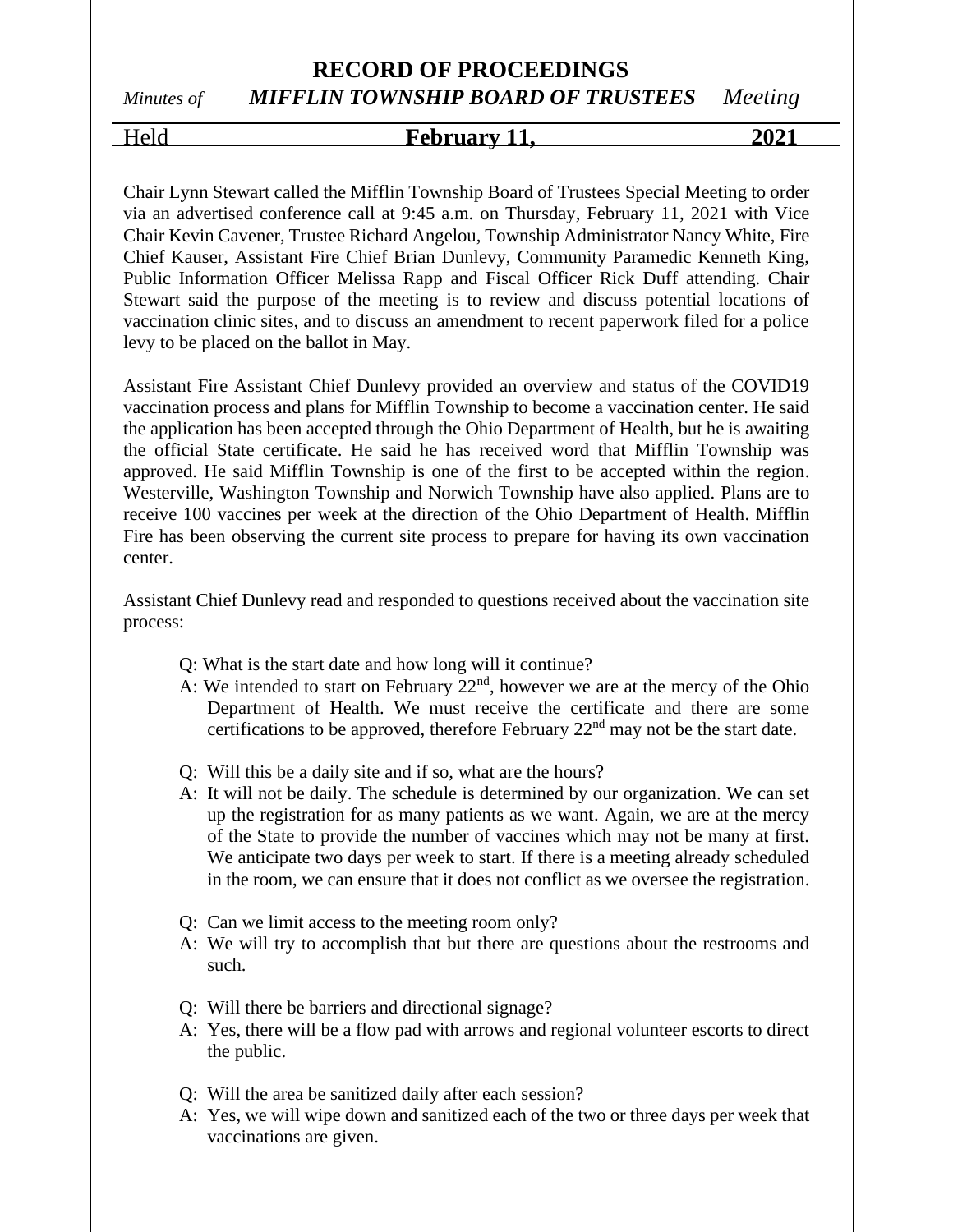# **RECORD OF PROCEEDINGS**

*Minutes of MIFFLIN TOWNSHIP BOARD OF TRUSTEES Meeting*

| Held | February 11,                                                                                                                                                                                                                                                                                                                                                                                                | 2021 |
|------|-------------------------------------------------------------------------------------------------------------------------------------------------------------------------------------------------------------------------------------------------------------------------------------------------------------------------------------------------------------------------------------------------------------|------|
|      | Q: What will be the protocol when a funeral is taking place in the cemetery?<br>A: Assistant Chief Dunlevy said he will discuss this with Mr. Boggs to understand<br>the cemetery process to ensure there is no interruption to a funeral. Again, we<br>only have access to 100 vaccines per week. He anticipates the initial flow to be<br>very minimal; $2 - 3$ civilians in the township hall at a time. |      |
|      | Q: How will this impact the Cemetery Office when it moves into the building?<br>A: He said we will only have $2-3$ civilians at a time. There will be no lines of people<br>outside the township hall awaiting vaccinations.                                                                                                                                                                                |      |
|      | Q: What will preclude the public from calling the office or just showing up for a<br>vaccination?<br>A: All vaccinations are registered online. There will be a contact phone number that                                                                                                                                                                                                                   |      |
|      | the fire department will monitor.<br>Q: When there is a Trustees meeting scheduled in the meeting hall how will that be<br>handled?                                                                                                                                                                                                                                                                         |      |
|      | A: The registration site is controlled by use. We can schedule around any Trustees<br>meeting or any other scheduled meetings.<br>Q: Will the facility furniture be needed?                                                                                                                                                                                                                                 |      |
|      | A: Yes, some chairs and tables. They will be sanitized at the end of each session.                                                                                                                                                                                                                                                                                                                          |      |
|      | Q: Who is responsible for any liability that may occur?<br>A: Since we are the COVID19 vaccination site, we are responsible which is typical<br>for everyday business. He said he would contact OTARMA to ensure we are<br>covered for anything above and beyond that may occur.                                                                                                                            |      |
|      | Q: When will the township administrative staff be vaccinated?<br>A: All vaccinations are determined by the Ohio Department of Health. If staff assists<br>at the vaccination site, they would be eligible for a vaccination.                                                                                                                                                                                |      |
|      | Q: Have other sites been researched that may be better suited to handle the volume<br>of people such as a vacant store front with ample parking?<br>A: The volume is controlled by our registration. We do not anticipate receiving a lot<br>of vaccinations at first. The township hall will be able to accommodate the<br>volume quite well. Other options are available if needed.                       |      |
|      | Q: Who will be responsible for making/canceling an appointment?<br>A: All appointments and cancellations are handled through the online software<br>ArmorVax. We will purchase the software and be reimbursed by the Ohio<br>Department of Health. It is a very simple, easy registration process.                                                                                                          |      |
|      | Q: Who will provide any needed supplies and who will handle the support staff?                                                                                                                                                                                                                                                                                                                              |      |

A: Most supplies are very minimal: bandages, alcohol wipes, etc. The health department will supply the vaccine and the syringe. There is the cost of the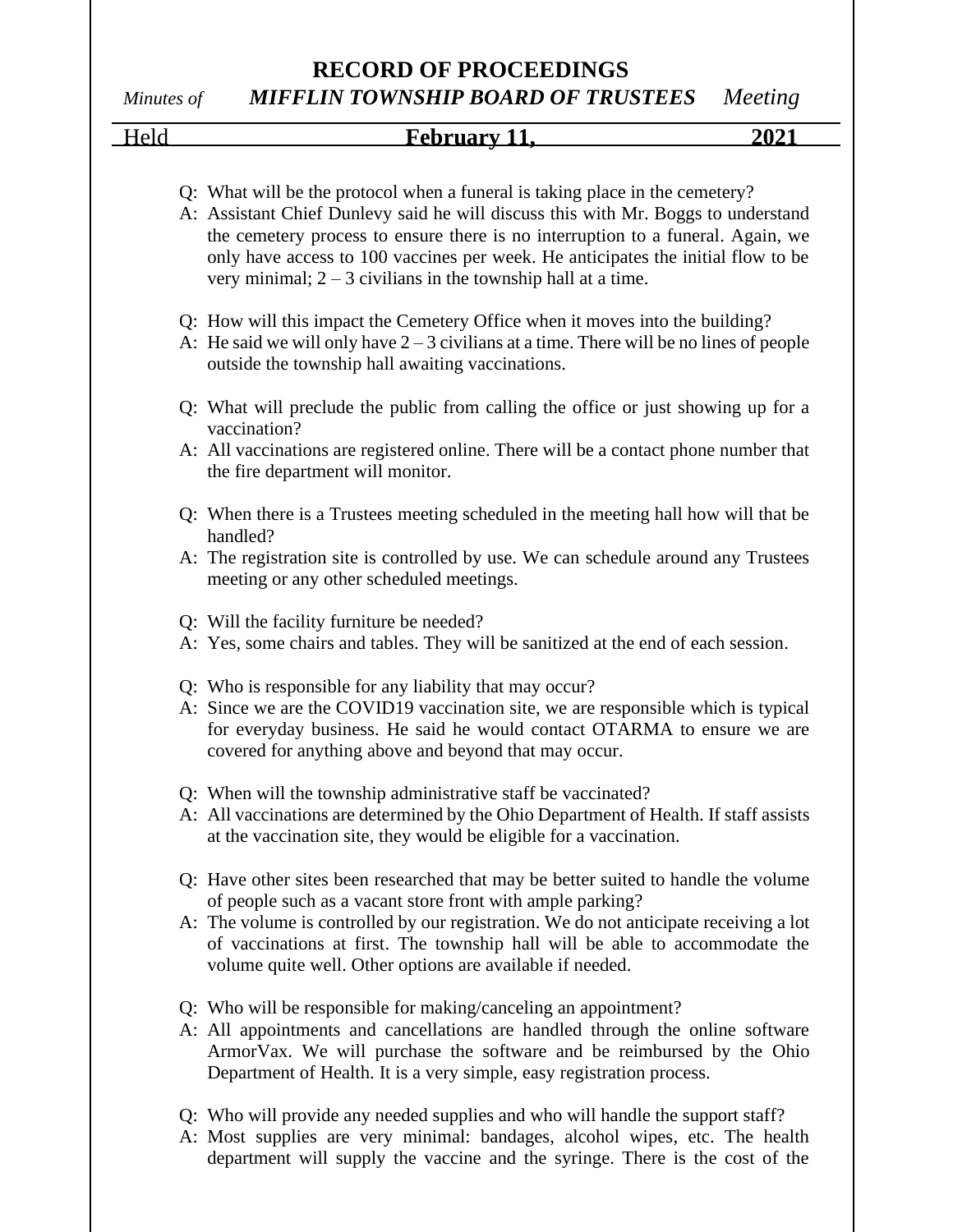Held **February 11, 2021**

medical refrigeration which has been purchased. Funding is being sought by way of grants to recoup the costs of approximately \$2,000.

- Q: Who is the contact person when there is a problem or a phone call?
- A: Kenny King, Community Paramedic, will be the point of contact. His contact information will be on the website.
- Q: Will there be onsite security?
- A: Other vaccination sites have not needed this due to the registration process. There have been very minimal confrontations. Gahanna Police or Mifflin Police would be notified of any issues.

Mr. Angelou asked if there would be an EMT available on site if someone faints? Assistant Chief Dunlevy said a medic could be on standby with the Trustees' approval.

Administrator White asked about the disposal of the biohazard waste. Assistant Chief Dunlevy said the current disposal service will be used at no additional cost. The waste will be removed after each session.

Administrator White asked where the medical refrigerator will be located? Assistant Chief Dunlevy said it is located at 400 W. Johnstown Road. He said a medical-grade cooler will be used to transport the vaccine for the sessions. Administrator White said she is concerned about the public just showing up. Assistant Chief Dunlevy said there may be a couple instances of this, but there will not be a mass rush.

Mr. Cavener asked if nurses can volunteer to administer the vaccinations. Assistant Chief Dunlevy said nurses and paramedics may volunteer.

Administrator White asked why was 155 Olde Ridenour Road location chosen over the Annex or a fire station? Assistant Chief Dunlevy said the township hall is better suited for the vaccination center with having a large room and small room. He said the township hall is a good location symbolically. We will be one of the first sites in the region. The township hall can accommodate and represent what we do.

Chair Stewart asked if the vaccination site could be limited to Mifflin Township residents only. Assistant Chief Dunlevy said he will follow-up on this; he must research.

Chair Stewart asked about accommodating those in the unincorporated area as many of the residents do not have transportation. Assistant Chief Dunlevy said a shuttle service can be provided and will be simple to arrange.

Chair Stewart asked for the cost of the refrigerator. Assistant Chief Dunlevy said he believes it was about \$2,000 and was purchase with EMS Supply Funds account.

Administrator White asked about the logistics of the shuttle service. Assistant Chief Dunlevy said we have the resources and should be a simple process to set up. Mr. King said we will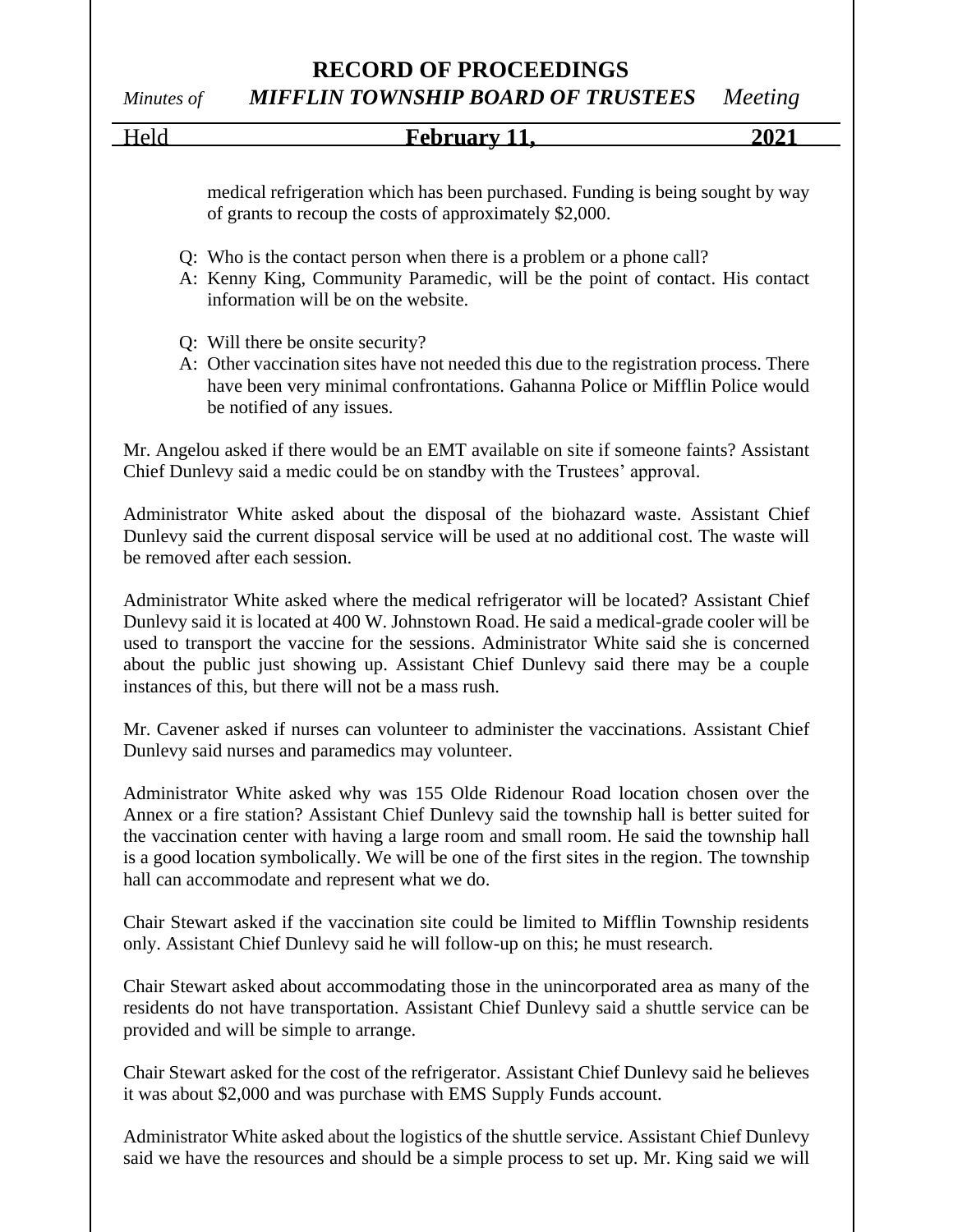## Held **February 11, 2021**

soon see approximately ten other vaccination sites become available which may assist in keeping our vaccination site for Mifflin Township residents.

Mr. Cavener asked if at the end of the day a partial vile of the vaccine remains, could it be given to someone who has not registered. Assistant Chief Dunlevy said no, the State's protocols must be followed. He does not feel there will be many cancellations or wasted vaccines. Mr. King explained the registration process. Mr. King said unused shots could be given out; the shots will not be wasted. The registration software can be defined to minimize wasted vaccines by allowing us to define the vaccination intervals. He said instructions will be given to the public to stay in their car until their appointment time. He does not anticipate any parking issues. Mr. King said greeters could be used at the door to assist with flow and take temperatures. Mr. King said the next station would be for registration. Then the person would move to a station for his/her vaccination. After the vaccination, he/she would sit for a few minutes, then exit out the back door. Mr. Dunlevy said the public could also wait in his/her vehicle after the vaccination for any reaction requiring the medics. Assistant Chief Dunlevy said the vaccine side effects have been minimal.

Assistant Chief Dunlevy thanked the board for their consideration. He said the Fire department is proud to provide the service to the community and appreciates the board's support. Chair Stewart said this is a big deal and the board appreciates the effort put forth.

Chief Kauser said the Fire department felt motivated to do something to help stop the spread of the pandemic as they are directly impacted by caring for the sick people in the community who do not have access to the vaccination. He said he knows as this rolls out that every vaccine helps prevent more injuries and deaths. He said the Fire department felt obligated to help as we have the skills and abilities to do so. Chief Kauser said the fire station is not an appropriate place for the vaccination center as there are not open areas and it is not designed for public assembly. He said the township hall is visible to the public. He would like to be one of the first to be up and running with a vaccination center. He said adjustments can be made along the way, if needed, to continually streamline the process to manage loads. He suggested a field trip to observe another clinic if there were any hesitations about approving the vaccination center.

Chair Stewart said she is concerned about staff safety and requested partitioning in the main hallway. She said staff can enter the building through the back door and not have to come into the communal area. She said she would like one restroom designated as "Staff Only – Unisex" and the other restroom designated for "Public – If needed, Unisex". Chief Kauser said any partitioning will need to be approved by the Fire Marshal. He said locks for the restroom doors and signage will need to be ordered. Administrator White said it would be a good service to the community and the residents. Chief Kauser, Assistant Chief Dunlevy Chief Dunlevy and Mr. King all committed to minimizing the disruption to the township administrative staff.

Mr. Angelou and Administrator White discussed having a designated phone line for the vaccination information. Fiscal Officer Duff said he thinks the vaccination center is a great idea.